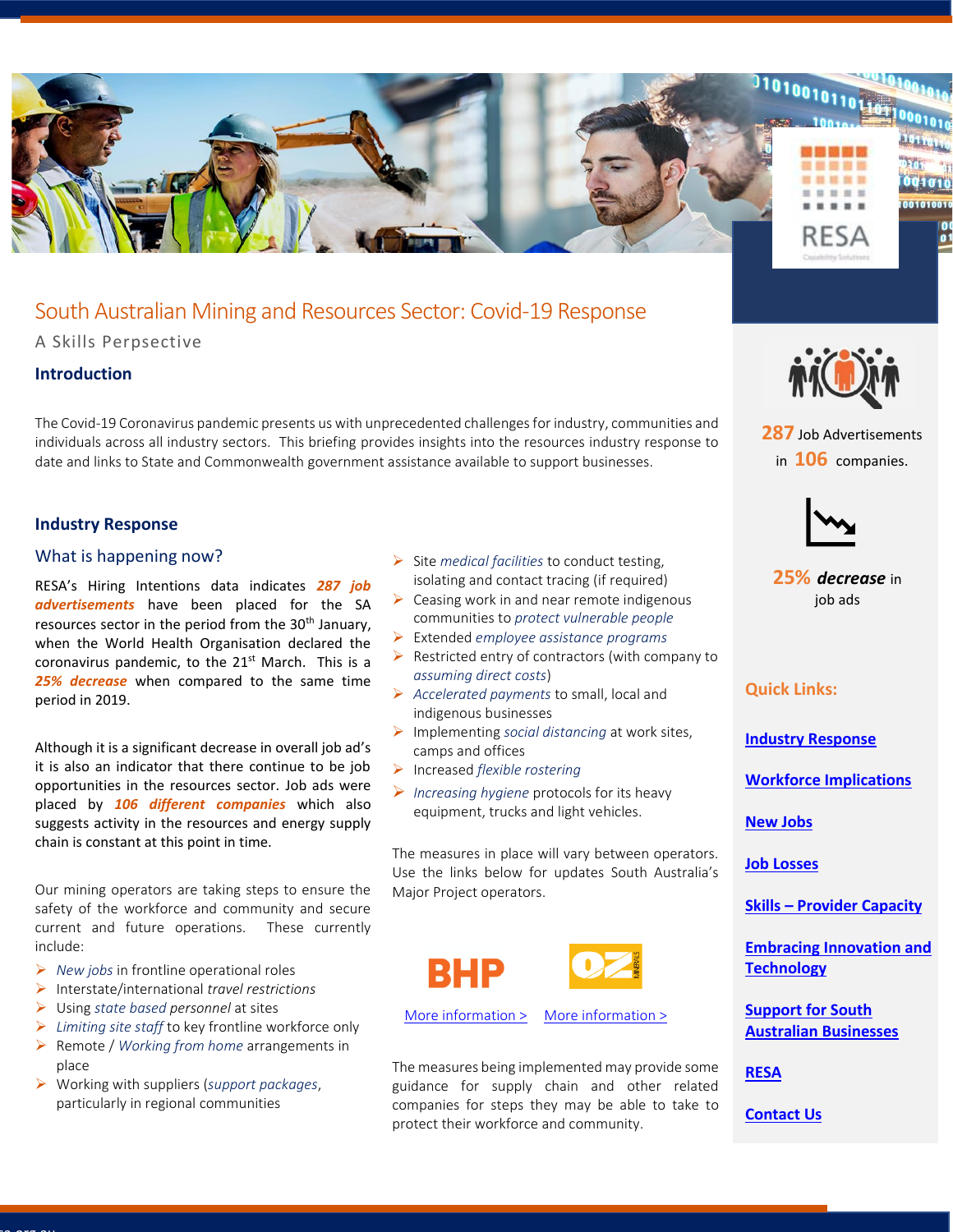# <span id="page-1-0"></span>**Workforce Implications**

# A Skills Perspective

The Energy and Mining sector has a critical role in delivering economic and social benefit to the state of South Australia. In 2019 the sector was identified as a priority industry in the Growth State plan, with a 3% growth target. The worldwide impact of the coronavirus pandemic has shifted the industry focus to sustaining operations, providing a safe working environment and working with communities and suppliers to weather this particular storm.

#### What will this mean in terms of ensuring a skilled workforce?

#### <span id="page-1-1"></span>*New jobs*

BHP announced 1500 new jobs as part of its strategic response to the coronavirus outbreak. The roles are expected to be key frontline roles critical to operations. It is likely other mining operations interstate will be considering similar responses. It is expected these will be predominantly trades and operator roles. In an industry that was already experiencing pressure in recruiting skilled workers in these roles.

There is an opportunity through this process to identify skilled individuals working in other industries that may be available to backfill these opportunities through this period of peak demand.

Once candidates have been identified there is also an additional pressure in the large scale on-boarding of employees and verification of competency during the early stages of employment.

There may be a role for governments to play in supporting partnership opportunities for existing training providers to expedite the onboarding process through:

- supported mine induction programs
- supported verification of competency processes.

This may provide greater continuity of employment in priority trades such as diesel mechanics, mechanical fitters, electricians and operator roles.

The industry response has also created opportunities in workplace hygiene that may provide alternative employment for those willing and able to carry out these tasks who have been affected by shutdowns and job losses in other industries.

#### <span id="page-1-2"></span>*Job Losses*

In areas of operations that are not central to frontline operations there may be some job losses across the skills pipeline. This may be in supply chain companies or in exploration and other services not included in the priority industries brief.

The skills associated with these job roles and operations will be critical in recovery. Although industry and government are taking steps to secure jobs for the future – there will be some job losses.

A lesson learnt from the reasonably recent experience of the mining industry downturn was that once skilled individuals leave the sector it can be very difficult to attract them back.

At RESA we believe that a coordinated approach to connecting individuals with opportunities will assist to:

- $\triangleright$  maintain confidence in the sector
- $\triangleright$  assist industry in filling priority occupations
- $\triangleright$  assist individuals from other affected industry sectors to fill job opportunities in the sector.

#### <span id="page-1-3"></span>*Skills - Provider Capacity*

In South Australia, and nationally, the capacity of training providers to deliver the skills required for the resources sector was greatly eroded as a result of the mining industry downturn. This has created a chasm in the skills pipeline which is still being felt today – particularly in the areas of mining engineering and drilling.

We can expect that our Universities and training providers will again be challenged by the current situation. This is particularly to be felt in the Vocational Education and Training sector where funding arrangements are based on successful completions / attainment of competency, but costs are incurred in delivery. The need to observe social distancing and limiting site access to core personnel has particular impact in the delivery and assessment of high risk activities using industry specific plant and equipment – often only available at the worksite. Although training may be able to be conducted  $-$  in part  $-$  using distance education methodologies supervised practice and assessment must be undertaken within line of sight.

The University sector is well positioned to continue to support students throughout this period of social distancing.

There may be an opportunity for government to trial an alternative funding methodology that will support registered training providers to deliver skills and knowledge using distance methodologies while the current restrictions are in place.

This would assist in maintaining the capability of the training sector through to a time when normal operations can resume.